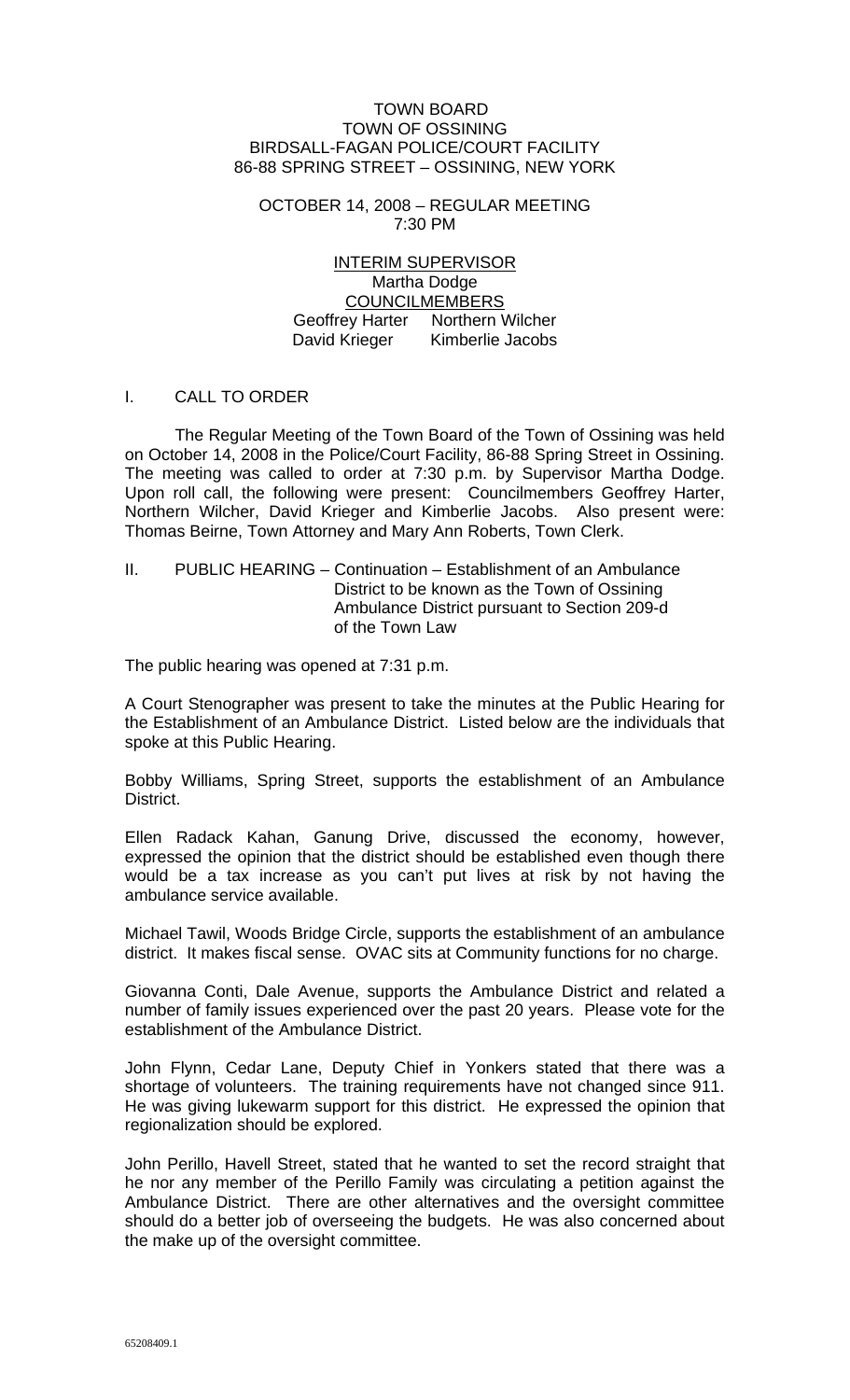Dr. Nigro, In Charge of Emergency Room at Phelps Memorial Hospital Center gave the hours necessary for training. The response time of OVAC is 8 minutes which is the average response time. Some regionalization has taken place. The last three fly cars have been purchased by Phelps Memorial Hospital Center. Mutual aid is used quite frequently.

Peter Tripodi, Quail Hollow Road, supports OVAC.

At 8:17 p.m., Councilmember Harter moved and it was seconded by Councilmember Wilcher that the public hearing be adjourned.

#### Motion Carried: Unanimously

## III. PUBLIC HEARING – In the matter of Application for Cabaret License- Studio Hill Mansion, 25 Studio Hill Road

The public hearing was opened at 8:17 p.m.

At 8:20 p.m., Councilmember Jacobs moved and it was seconded by Councilmember Harter that the public hearing be closed due to the fact that the applicant was not present.

Motion Carried: Unanimously

# IV. PUBLIC HEARING – In the matter of Application for Cabaret License- The Tuscan Grille, 518 North State Road, Briarcliff Manor, Town of Ossining

The public hearing was opened at 8:20 p.m.

Kim Corrigan, one of the current owners of the Tuscan Grille was present. Supervisor Dodge stated that the Building Inspector found a few minor issues, which have been rectified.

Mindy LaMarr, Haymont Terrace, questioned whether this was conforming use in this location? Deputy Town Attorney Spector responded that it was

At 8:22 p.m., Councilmember Jacobs moved and it was seconded by Councilmember Harter that the public hearing be closed.

Motion Carried: Unanimously

#### V. ANNOUNCEMENTS

Councilmember Kimberlie Jacobs announced that Westchester County was hosting Senior Law Day on October 16, 2008 which is free. Registration is required by calling 813-6400. Westchester Community Opportunity will be hosting send Kids to Camp at the Landmark Diner on October 29, 2008.

Councilmember David Krieger announced that a new County Law had gone into effect today. This law pertains to plastic bag recycling. Most of the stores have in-store plastic bag recycling bins. The Ossining Public Library will host a Concert on October 26, 2008 at 3 p.m.

Matt Glottal announced that the Fall Harvest was a great success with monies going to Family Ties, Micro Fund and OVAC. A thank you was extended to all of the merchants who participated in this wonderful event.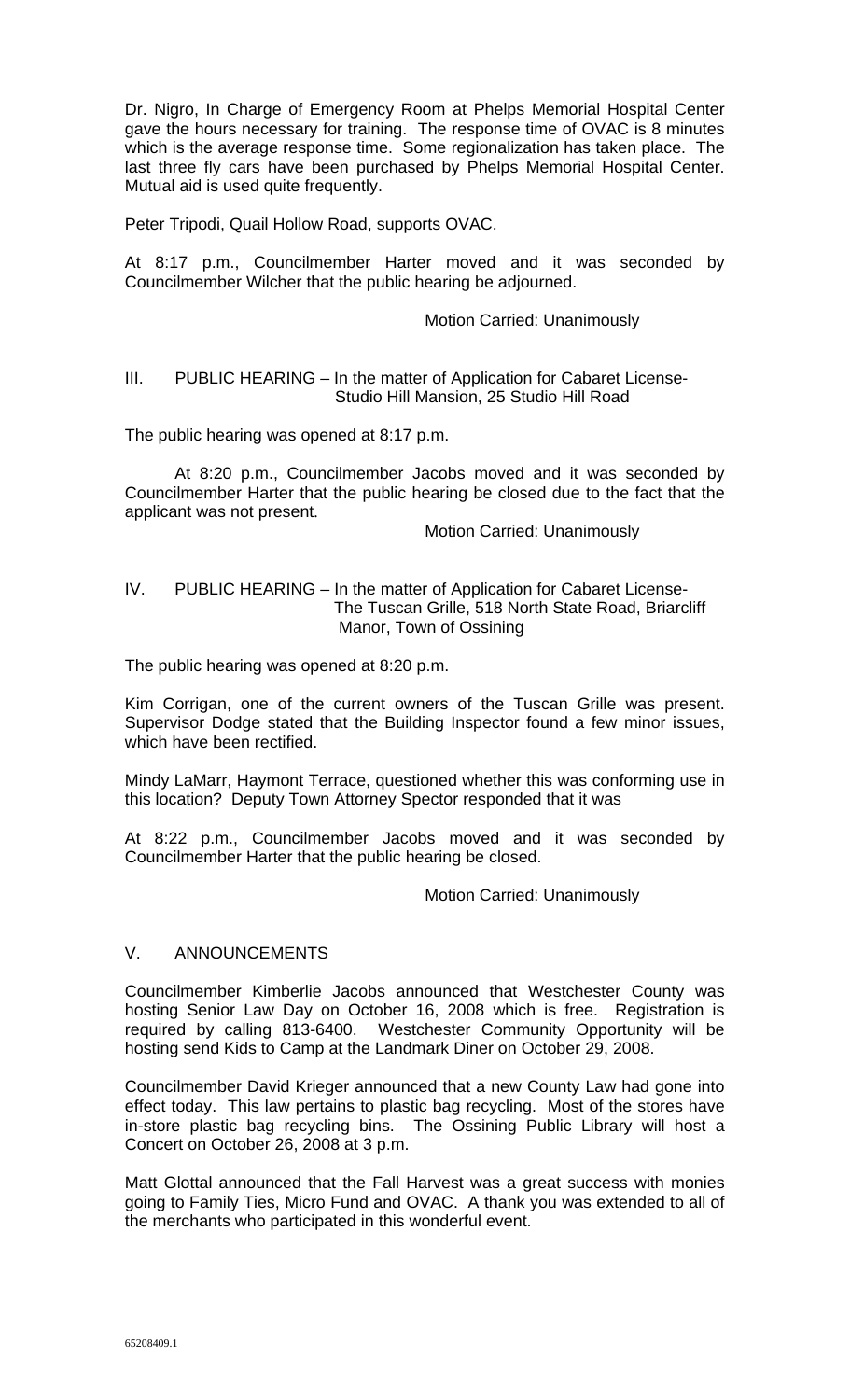# VI. BOARD RESOLUTIONS

## A. Approval of Minutes – September 23, 2008

 Councilmember Wilcher moved and it was seconded by Councilmember Krieger that the following be approved:

Resolved, that the Town Board of the Town of Ossining hereby approves the Minutes of the September 23, 2008 Regular Meeting as presented.

## Motion Carried: Unanimously

## B. Approval of Voucher Detail Report

Councilmember Jacobs moved and it was seconded by Councilmember Wilcher that the following be approved:

Resolved, that the Town Board of the Town of Ossining hereby approves the Voucher Detail Report dated October 14, 2008 in the amount of \$371,281.82.

# Motion Carried: Unanimously

## C. Approval of Cabaret License – The Tuscan Grille – 518 North State Road, Briarcliff Manor, Town of Ossining

 Councilmember Jacobs moved and it was seconded by Councilmember Wilcher that the following resolution be approved:

Whereas, The Tuscan Grille has filed an application for a Cabaret License for the calendar year 2008; and

Whereas, the Town Board has reviewed the application and attachments thereto, as well as reports from involved departments, including the Police Department and Building Department; Now, therefore, be it

Resolved, that the Town Board of the Town of Ossining hereby approves the application of The Tuscan Grille, 518 North State Road, Briarcliff Manor, in the Unincorporated Area of the Town of Ossining, subject to the terms of the variance granted by the Zoning Board of Appeals, subject to the correction of conditions noted by the Building Inspector in his e-mail of September 26, 2008 to the Town Supervisor and subject to the following limitations and conditions: 1 DJ using a Karaoke Machine shall be allowed on Wednesday, Friday and Saturday evenings from 7 p.m. until 11 p.m., as stated in the application; and

 Be it Further Resolved, that in accordance with Local Law No.6 of 2003, The Tuscan Grille shall not be required to comply with Sections 68-11, 68-13 and 68-15 (A)(1) of the Cabaret Law (Chapter 68 of the Town Code).

#### Motion Carried: Unanimously

# D. Stipulation of Settlement-Local 456 International Brotherhood of Teamsters, Chauffeurs, Warehousemen and Helpers of America

Councilmember Krieger moved and it was seconded by Councilmember Harter that the following resolution be approved:

BE IT RESOLVED, that upon the recommendation of the Town Supervisor, the Town Board hereby ratifies and approves the Stipulation dated September 30,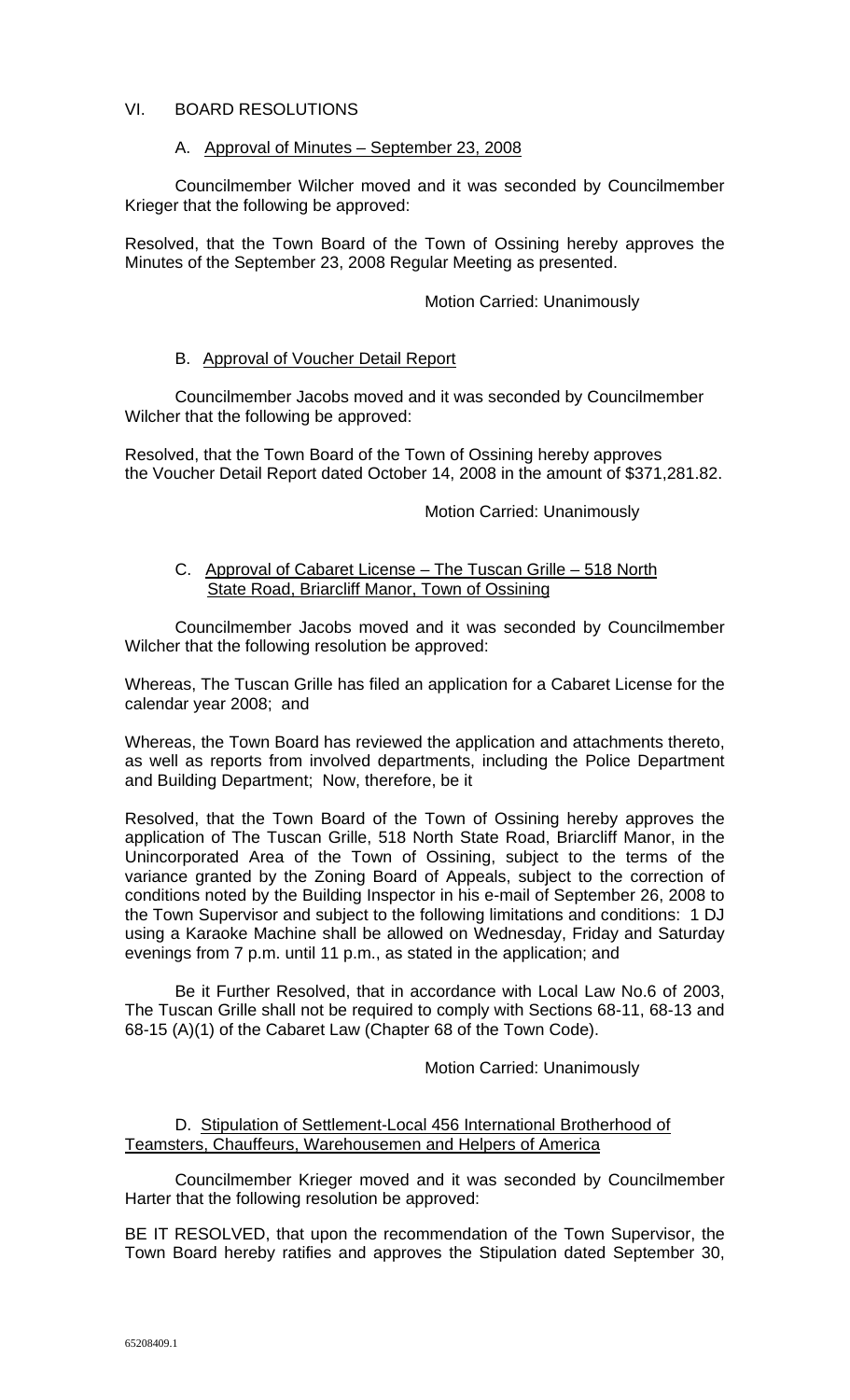2008 between and among a Road Maintainer in the Highway Department, the Town and Local 456, I.B.T:

BE IT FURTHER RESOLVED, that the Town Board hereby authorizes the Town Supervisor to execute the Stipulation on its behalf.

#### Motion Carried: Unanimously

E. Change Order Authorization-Cedar Lane Water Main Project-Capital Project #2007-2151

 Councilmember Harter moved and it was seconded by Councilmember Krieger that the following resolution be approved:

Resolved, that the Town Board of the Town of Ossining hereby authorizes the Town Supervisor to sign the following change orders with Steve Giordano Builders, Inc. for the Cedar Lane Water Main Project:

| Park Entrance Road Pavement Overlay    | \$7,500  |
|----------------------------------------|----------|
| <b>Asphalt Material Price Increase</b> | \$10,500 |

TOTAL \$18,000

#### Motion Carried: Unanimously F. CERTIORARI SETTLEMENT SCARBOROUGH MANOR OWNERS CORP. vs. TOWN OF OSSINING

 Councilmember Harter moved and it was seconded by Councilmember Krieger that the following resolution be approved:

WHEREAS, proceedings pursuant to Article 7 of the Real Property Tax Law of the State of New York were instituted by SCARBOROUGH MANOR OWNERS CORP., Petitioner, against the Town of Ossining to review the tax assessments made on Petitioner's property located at 16 Rockledge Avenue in the Village and Town of Ossining, and designated on the tax assessment map of the Town of Ossining as Section 3, Plate 31, Block 77, Lot 1, for assessment years 1998 through 2008, which proceedings are now pending in the Supreme Court of the State of New York, County of Westchester, under Index Nos. 16594/98, 15836/99, 13875/00, 16453/01, 17293/02, 15872/03, 14473/04, 15954/05, 19138/06, 19882/07; and

WHEREAS, the above Petitioner has agreed to a compromise and settlement of such proceedings, subject to the approval of the Town Board, correcting and reducing the assessed valuation of its real property and improvements, as follows:

| Assessment | Original   | Corrected  |           |
|------------|------------|------------|-----------|
| Year       | Assessment | Assessment | Reduction |
| 1998       | 2,204,960  | 2,204,960  | -0-       |
| 1999       | 2,204,960  | 2,204,960  | -0-       |
| 2000       | 2,204,960  | 2,204,960  | -0-       |
| 2001       | 2,204,960  | 2,204,960  | $-0-$     |
| 2002       | 2,204,960  | 2,204,960  | $-0-$     |
| 2003       | 2,204,960  | 2,204,960  | $-0-$     |
| 2004       | 2,204,960  | 2,204,960  | $-0-$     |
| 2005       | 2,204,960  | 2,050,610  | 154,350   |
| 2006       | 2,204,960  | 1,918,315  | 286,645   |
| 2007       | 2,204,960  | 1,918,315  | 286,645   |
| 2008       | 2,204,960  | 1,918,315  | 286,645   |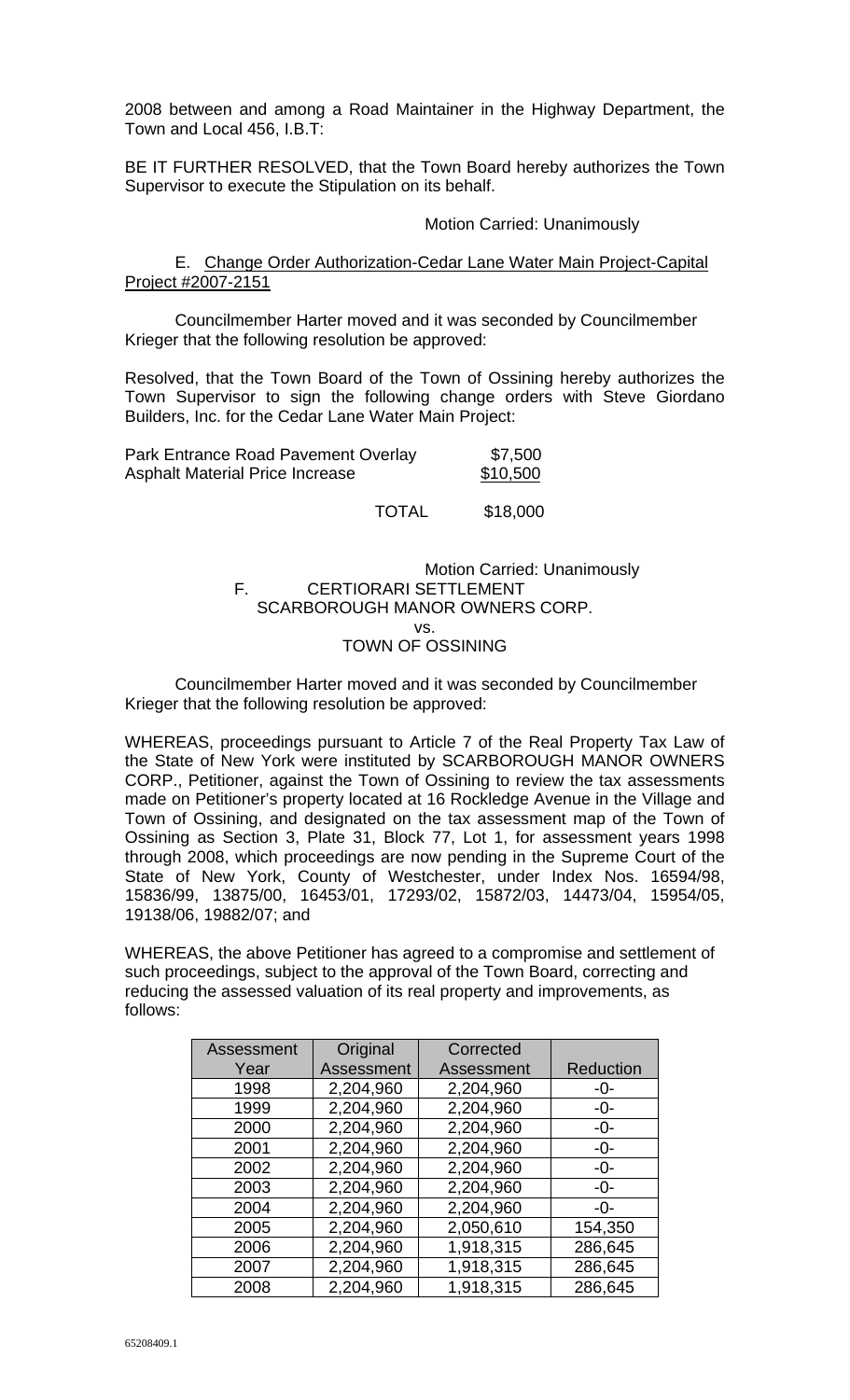WHEREAS, any and all refunds necessitated by said settlement will be made without interest; and

WHEREAS, the Town Board, upon the recommendation of the Assessor, concurred in by the Town Attorney, finds the proposed settlement appropriate and in the best interest of the Town of Ossining; now therefore it is

RESOLVED that settlement of the proceedings, on the terms set forth herein, is hereby accepted and approved, subject to the approval of the Supreme Court, Westchester County, wherein such proceedings are pending; and it is further

RESOLVED that the Town Attorney is hereby authorized and directed to procure and execute any documents necessary to effectuate such settlement; and it is further

RESOLVED, that the Assessor is authorized and directed to make the changes and corrections to the individual unit assessments on the tax assessment rolls of the Town of Ossining, which will be ordered pursuant to the Consent Judgment to be entered in accordance with the terms of this settlement, and the Receiver of Taxes is authorized and directed to process and pay the refund of Town of Ossining taxes, estimated to be \$6,910.46, which will be ordered pursuant to said Consent Judgment.

> Motion Carried: Unanimously G. CERTIORARI SETTLEMENT EAGLE BAY CONDOMINIUM. vs. TOWN OF OSSINING

 Councilmember Jacobs moved and it was seconded by Councilmember Krieger that the following resolution be approved:

WHEREAS, proceedings pursuant to Article 7 of the Real Property Tax Law of the State of New York were instituted by EAGLE BAY CONDOMINIUM, Petitioner, against the Town of Ossining to review the tax assessments made on Petitioner's property located at Eagle Bay Drive in the Town of Ossining, and designated on the tax assessment map of the Town of Ossining as Section 89.06, Block 1, various lots, for assessment years 1999 through 2007, which proceedings are now pending in the Supreme Court of the State of New York, County of Westchester, under Index Nos. 16311/99, 15457/00, 16279/01, 16916/02, 14629/03, 14783/04, 18381/05, 18230/06 and 20137/07; and

WHEREAS, the above Petitioner has agreed to a compromise and settlement of such proceedings, subject to the approval of the Town Board, correcting and reducing the assessed valuation of its real property and improvements, as follows:

| Assessment | Original   | Corrected  |                  |
|------------|------------|------------|------------------|
| Year       | Assessment | Assessment | <b>Reduction</b> |
| 1999       | 1,328,145  | 1,328,145  | -0-              |
| 2000       | 1,328,145  | 1,328,145  | -0-              |
| 2001       | 1,328,145  | 1,328,145  | -0-              |
| 2002       | 1,328,145  | 1,328,145  | -0-              |
| 2003       | 1,328,145  | 1,228,562  | 99,583           |
| 2004       | 1,328,145  | 1,195,355  | 132,790          |
| 2005       | 1,328,145  | 1,168,797  | 159,348          |
| 2006       | 1,328,145  | 1,142,239  | 185,906          |
| 2007       | 1,328,145  | 1,142,239  | 185,906          |

WHEREAS, any and all refunds necessitated by said settlement will be made without interest; and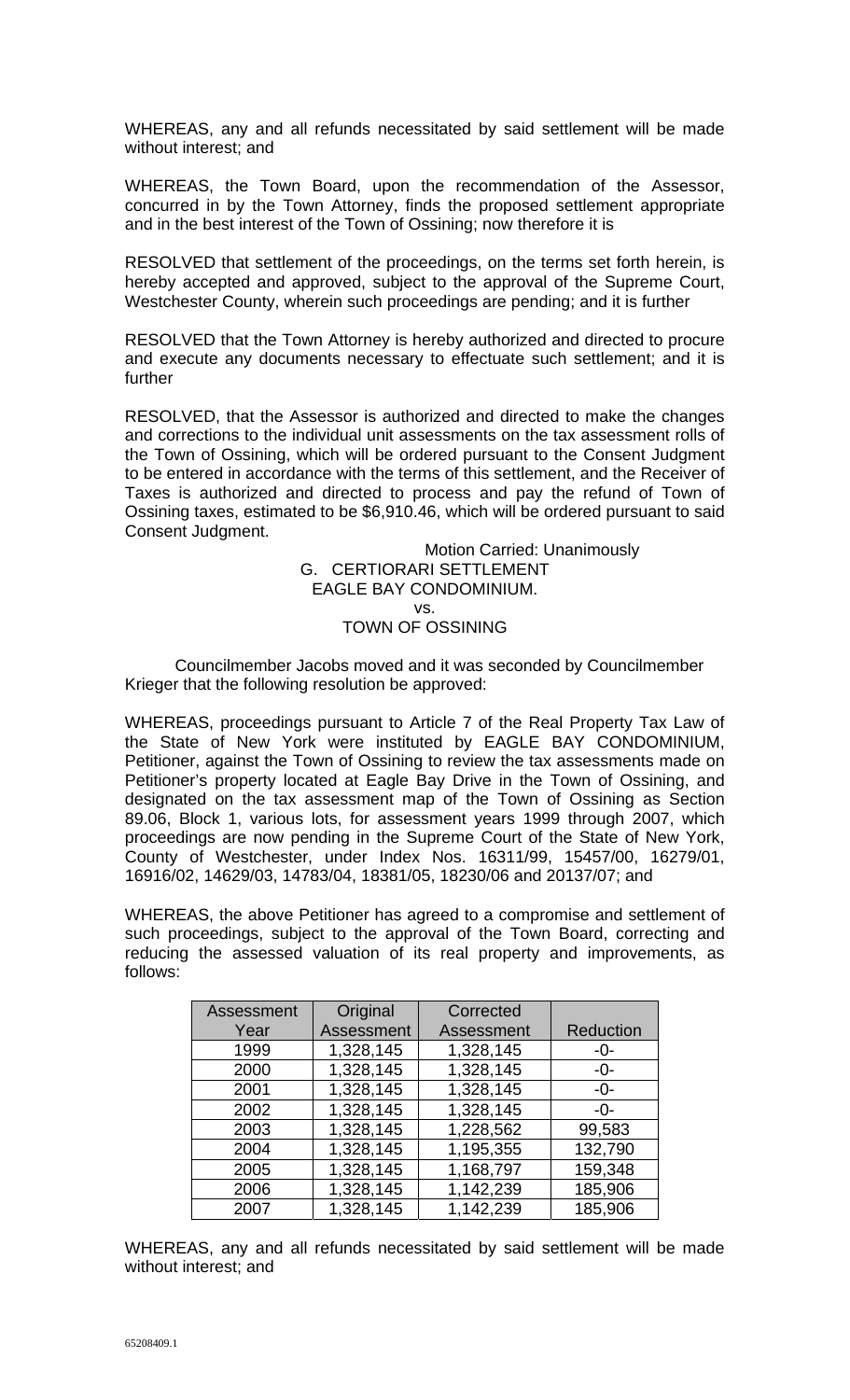WHEREAS, the Town Board, upon the recommendation of the Assessor, concurred in by the Town Attorney, finds the proposed settlement appropriate and in the best interest of the Town of Ossining; now therefore it is

RESOLVED that settlement of the proceedings, on the terms set forth herein, is hereby accepted and approved, subject to the approval of the Supreme Court, Westchester County, wherein such proceedings are pending; and it is further

RESOLVED that the Town Attorney is hereby authorized and directed to procure and execute any documents necessary to effectuate such settlement; and it is further

RESOLVED, that the Assessor is authorized and directed to make the changes and corrections to the individual unit assessments on the tax assessment rolls of the Town of Ossining, which will be ordered pursuant to the Consent Judgment to be entered in accordance with the terms of this settlement, and the Receiver of Taxes is authorized and directed to process and pay the refund of Town of Ossining taxes, estimated to be \$5,068.92, which will be ordered pursuant to said Consent Judgment.

Motion Carried: Unanimously

# H. Lease Agreement – Town Justice Court

Councilmember Harter moved and it was seconded by Councilmember Wilcher that the following resolution be approved:

Resolved, that the Town Board of the Town of Ossining hereby authorizes the Town Supervisor to enter into a lease and maintenance agreement with De Lage Landen, 1111 Old Eagle School Road, Wayne, PA, for a Sharp MX-2600N Digital Color copier for the Town Justice Court, at a monthly payment of \$241.31 for a term of forty-eight months.

Motion Carried: Unanimously

# I. Standard Work Day - Town Attorney and Deputy Attorney

Councilmember Harter moved and it was seconded by Councilmember Krieger that the following resolution be approved:

Whereas, on September 9, 2008, the Town Board passed a resolution establishing the standard work day for the Town Attorney and Deputy Town Attorney, and

Whereas, the Town's computer software for administering payroll (KVS) rounds up according to the next decimal place, and as a result, the days reported must be modified; now therefore be it

Resolved, that the Town Board of the Town of Ossining hereby modifies the following as reportable monthly hours for the Town Attorney and the Deputy Town Attorney for the purpose of days worked for the New York State and Local Retirement System:

> Town Attorney: 7.3 days per payroll Deputy Town Attorney: 5.13 days per payroll

> > Motion Carried: Unanimously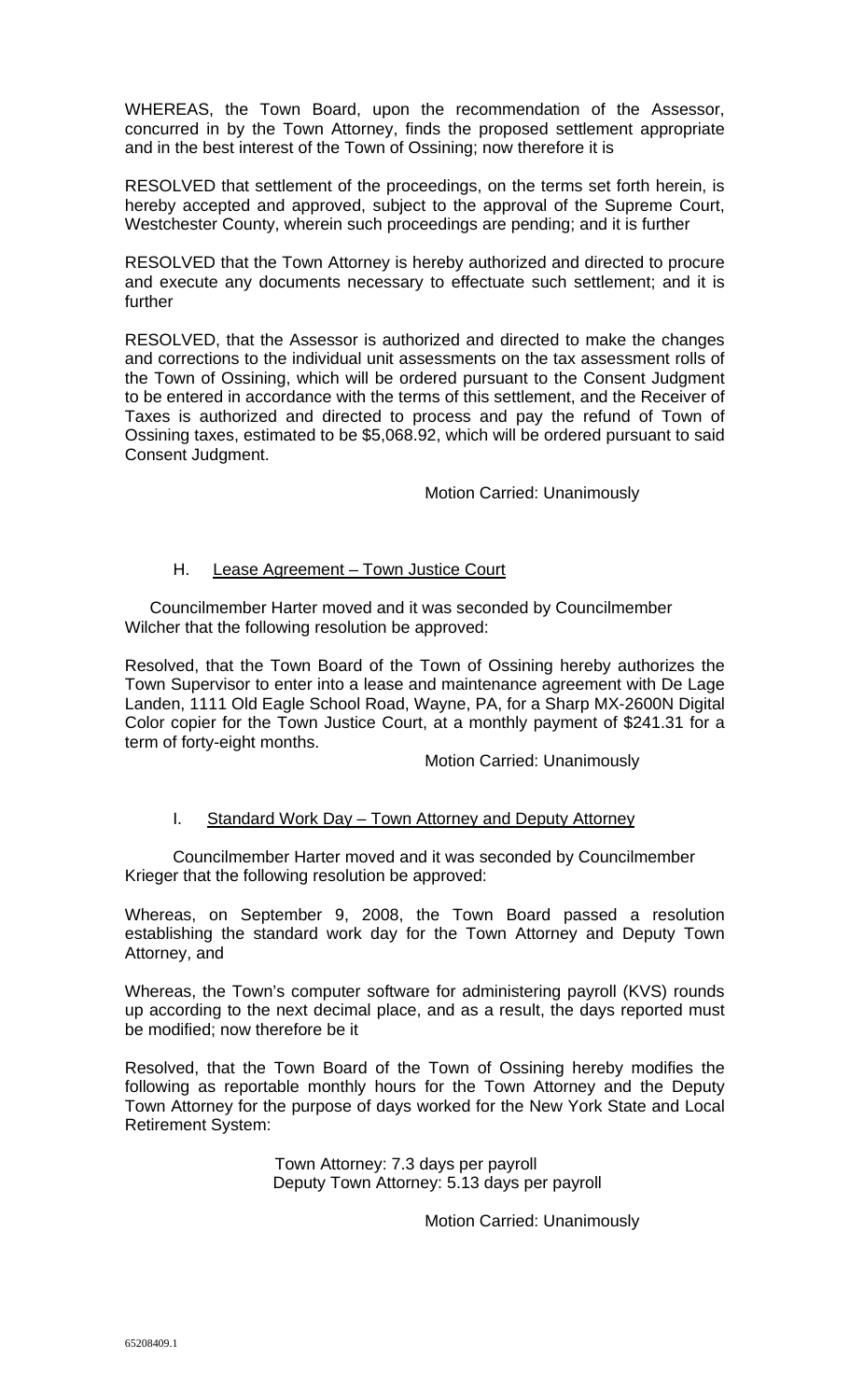J. Senior Services - Supplemental Nutrition Assistance Program (SNAP) and Nutrition Services Incentive Program

Councilmember Wilcher moved and it was seconded by Councilmember Jacobs that the following resolution be approved:

Resolved, that the Town Board of the Town of Ossining hereby authorizes the Town Supervisor to enter into an amended agreement with Westchester County Department of Senior Programs and Services for the Supplemental Nutrition Assistance Program (SNAP) and the Nutrition Services Incentive Program (NSIP) for an increase in funds effective April 1, 2008 – March 31, 2009. The Town shall receive funds not to exceed \$72,129.

#### Motion Carried: Unanimously

#### K. Finance – Capital Project # 2008-2165 – Dale Cemetery Microfilming

Councilmember Krieger moved and it was seconded by Councilmember Wilcher that the following resolution be approved:

Whereas, on September 9, 2008, the Town Board established a capital project for Dale Cemetery Microfilming in the amount of \$8,999.00 to be fully funded by the New York State Archives Local Government Management Improvement Fund, and

Whereas, the Town received a letter from the Local Government Management Improvement Fund program notifying the Town of a 6% decrease in funds to comply with the New York State Division of Budget mandate for a six-percent reduction of all local assistance funds; now therefore be it

Resolved, that the Town Board of the Town of Ossining hereby reduces Capital Project # 2008-2165 Dale Cemetery Microfilming project to \$8,459.00 to be fully funded by the New York State Archives Local Government Management Improvement Fund.

Motion Carried: Unanimously

# L. RESOLUTION DATED OCTOBER 14, 2008

A RESOLUTION MAKING CERTAIN DETERMINATIONS IN RELATION TO AND APPROVING THE ESTABLISHMENT OF THE TOWN OF OSSINING AMBULANCE DISTRICT IN THE TOWN OF OSSINING, WESTCHESTER COUNTY, NEW YORK, PURSUANT TO ARTICLE 12-A OF THE TOWN LAW.

Councilmember Harter moved and it was seconded by Councilmember Krieger that the following resolution be approved:

WHEREAS, the Town Board of the Town of Ossining, Westchester County, New York, has duly caused to be prepared a description of the boundaries of a proposed Town of Ossining Ambulance District in said Town (hereinafter, the "District") and a general plan for the proposed method of operation thereof; and

WHEREAS, the boundaries of said District shall include the entire Town of Ossining except for property within the Village of Briarcliff Manor, as definitively described in the list of tax parcels set forth in **Exhibit A**, which has been filed in the office of the Town Clerk, made available to the Town Board, and is hereby incorporated herein; and

WHEREAS, said description of boundaries and plan have been filed in the office of the Town Clerk of said Town, where the same are available during regular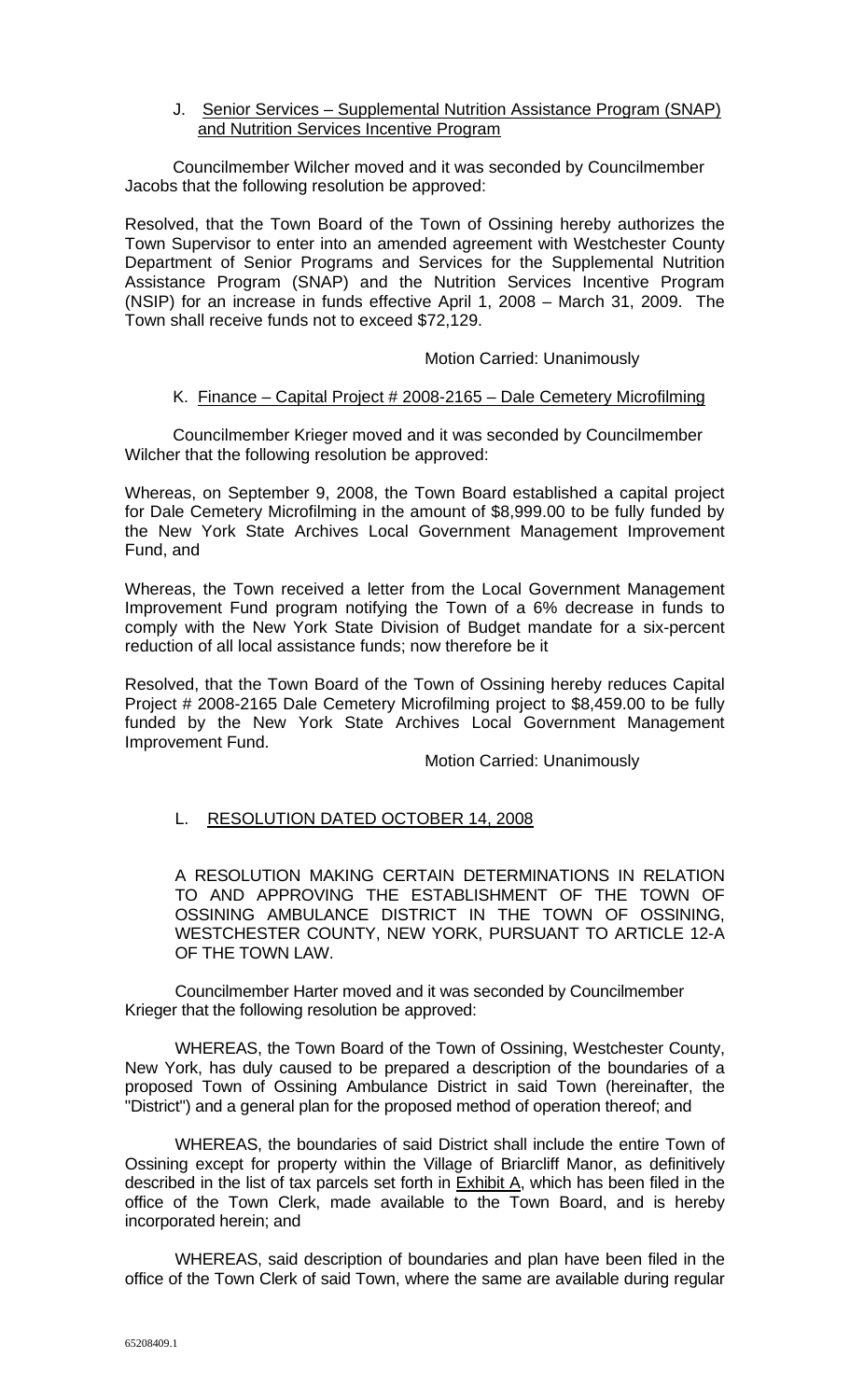office hours for examination by any persons interested in the subject matter thereof; and

WHEREAS, the establishment of said District will enable the Town to exercise the authority established by subdivision 10-f of Section 198 of the Town Law to supply ambulance services to the District by contracting therefore; and

WHEREAS, no debt is expected to be incurred on behalf of the District, and the maximum amount to be expended annually for the services to be provided to the District is \$395,250, subject to future increases from time to time in accordance with Section 209-h(2) of the Town Law; and

WHEREAS, an Order was duly adopted by said Town Board on September 9, 2008, specifying September 23, 2008, at 7:30 o'clock P.M., Prevailing Time, at the Birdsall/Fagan Police Court Facility, 86-88 Spring Street, in Ossining, New York, in said Town, in Ossining, New York, in said Town, as the time when and the place where said Town Board would meet for the purpose of holding a public hearing to consider the establishment of said District and to hear all persons interested in the subject thereof concerning the same;

WHEREAS, notice of the aforesaid public hearing was duly published and posted on September 13, 2008 in the manner and within the time prescribed by Section 209-d of the Town Law, and proof of publication and posting has been duly presented to said Town Board;

WHEREAS, said public hearing was opened and held at the time and place in said Order, as aforesaid, and adjourned and continued to October 14, 2008, and all persons desiring to be heard were duly heard; and

WHEREAS, said Town Board has duly considered the evidence given at said public hearing; NOW, THEREFORE, BE IT

RESOLVED, by the Town Board of the Town of Ossining, Westchester County, New York, as follows:

Section 1. Upon the evidence given at the aforesaid public hearing, it is hereby found and determined as follows:

- a) The notice of hearing was published and posted as required by law and is otherwise sufficient;
- b) All the property and property owners within said proposed District are benefited thereby;
- c) All the property and property owners benefited are included within the limits of said proposed District; and
- d) The establishment of said proposed District is in the public interest.

Section 2. The establishment of the Town of Ossining Ambulance District in the Town of Ossining, Westchester County, New York, to be bounded and described as hereafter set forth, all as more fully described in the aforesaid general plan for the proposed method of operation thereof, at no estimated capital cost but at the maximum amount to be expended annually of \$395,250, subject to future increases from time to time as permitted under Section 209-h(2) of the Town Law, is hereby approved.

Section 3. Said District shall be bounded and described as set forth in Exhibit A attached hereto and hereby made a part hereof. No final order establishing the District pursuant to Section 209-f(2) of the Town Law shall be adopted unless and until the consent to the inclusion of properties in the Village of Ossining by the Village Board of Trustees adopted October 7, 2008, has become effective.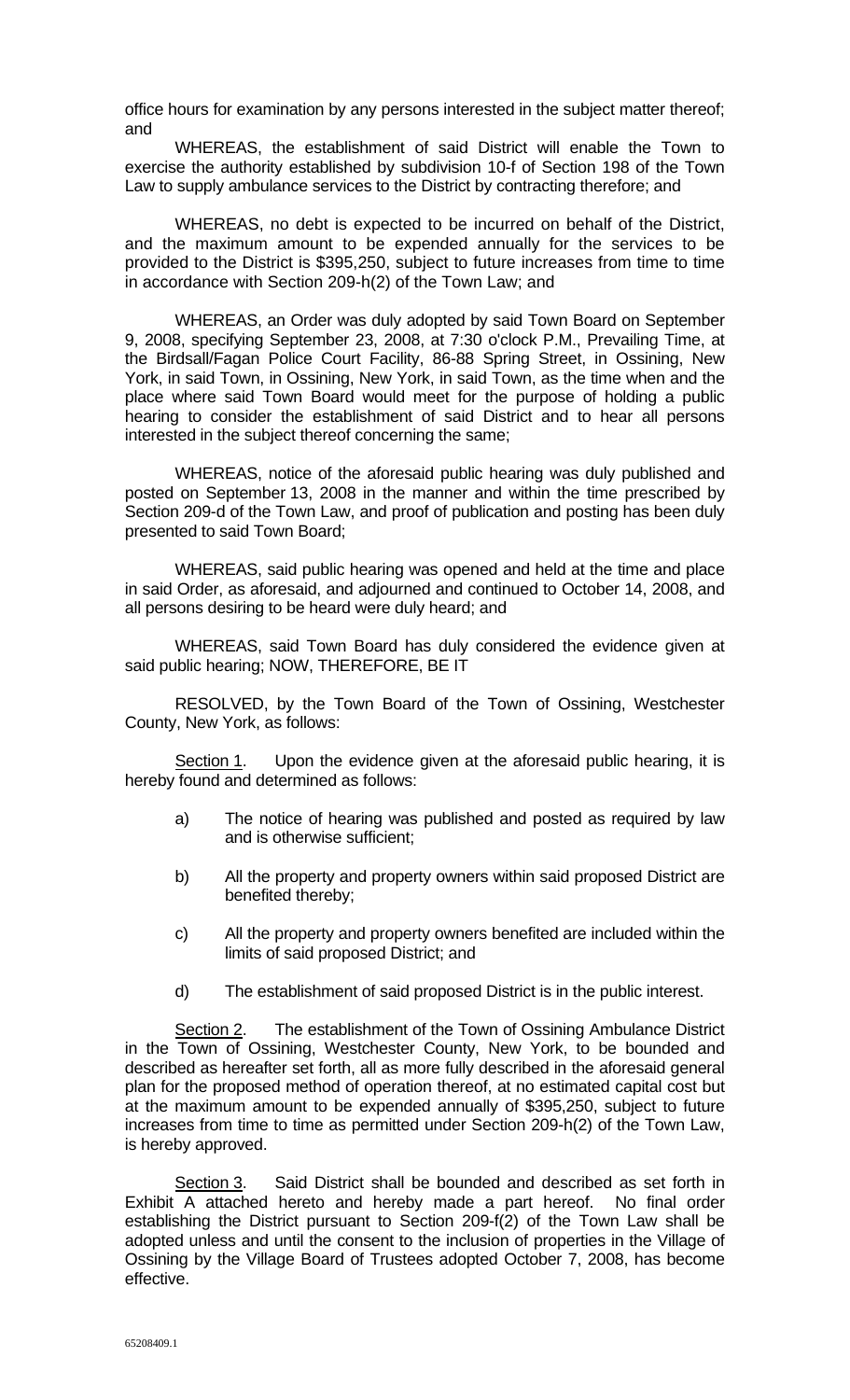Section 4. The Town Clerk shall, within ten (I0) days after the adoption date of this resolution, publish in the official newspaper and post on the official signboard of the Town, a notice which shall set forth the date of adoption of this resolution and the full text hereof.

Section 5. This resolution is adopted subject to permissive referendum.

 Voting Yes in a Roll Call Vote: Harter, Wilcher, Krieger, Jacobs, Dodge Motion Carried: Unanimously

# VII. MONTHLY REPORTS – September, 2008

 Councilmember Harter moved and it was seconded by Councilmember Jacobs that the Monthly Reports for September, 2008 from Town Clerk, Tax Receiver and Building Inspector be received and filed.

Motion Carried: Unanimously

# VIII. CORRESPONDENCE TO BE RECEIVED AND FILED

 Councilmember Harter moved and it was seconded by Councilmember Krieger that the following correspondence be received and filed:

1. Certioraris: The Stop & Shop Companies; Edward E. Alany; Brandy-Wine Holding Company; London Terrace Assoc.; Copley Court Condos; The Great Atlantic & Pacific Tea Co; O.K. Café of West.;The Hamlet on Spring Pond Condos; Harbor Square; Scarborough Manor Owner's Corp.; Christopher L. Trotta; David Swope; Hudson View Condos I, II and III; Borek & Company; Highland Terrace Owners Corp.; Briarcliff Racquet & Fitness Club; 510 Commons; 537 Commons; Briar Oaks Condos; General Electric; Board of Managers of Briarcliff Commons Condos; 26 South Highland Ave; 550 North State Road; 72-94 North State Road; Credendino Realty; Kemeys Cove Condos; Metalized Carbon Corp.; Ossining River Assoc; Urstadt Biddle Properties (2); Verizon; Wusthof-Trident of America; Yellow Brick Road Apts; Briarcliff Station; Tudor III Realty; Home Properties of Sparta Green; 47 Hudson Street; Al Saleh Assoc.; N & G Realty; Stony Lodge Hospital; Sleepy Hollow Country Club; Fox Hill Condo; High Meadow Coop.; The Wire Mill; Park Professional Condo; Home Properties-Sherwood Townhomes; 449 North State Road Co.; Trump National Golf Club; Truagh Dev. Corp.; Parkview Apts Co.; Trump Briarcliff Manor Dev.; Croton 2-4 LLC; Getty Petroleum Marketing, Power Test Realty (4); Deercliff Builders, Inc.; Richard Tontodonato; Pocantico Hills Realty Corp.

2. Helicopter Log for September, 2008 from GE.

Motion Carried: Unanimously

# IX. VISITOR RECOGNITION

Regina Valko, Duers Court, spoke on the pond located at Veterans Park. There is a great deal of work that needs to be done at this location. The walls are deteriorating and her property floods. Apparently someone was on her property to review this situation but no one ever contacted her to discuss the issues. Is anything going to be done in 2009? The smell is terrible. Apparently the former Santana Property was being looked at as a new site for the Town Highway. No one has ever notified the neighborhood of this situation either. Supervisor